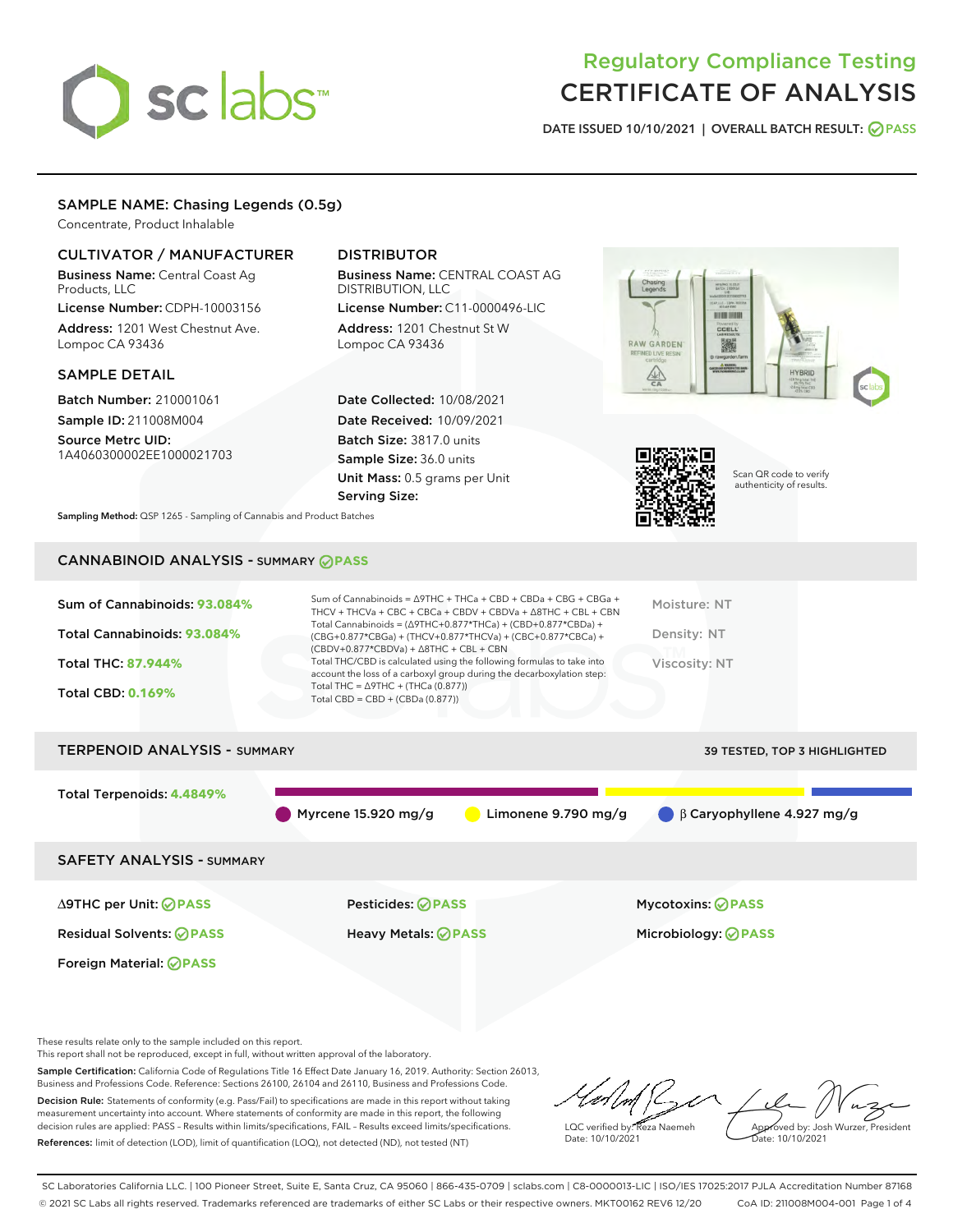



CHASING LEGENDS (0.5G) | DATE ISSUED 10/10/2021 | OVERALL BATCH RESULT: O PASS

#### CANNABINOID TEST RESULTS - 10/09/2021 2 PASS

Tested by high-performance liquid chromatography with diode-array detection (HPLC-DAD). **Method:** QSP 1157 - Analysis of Cannabinoids by HPLC-DAD

#### TOTAL CANNABINOIDS: **93.084%**

Total Cannabinoids (Total THC) + (Total CBD) + (Total CBG) + (Total THCV) + (Total CBC) + (Total CBDV) + ∆8THC + CBL + CBN

TOTAL THC: **87.944%** Total THC (∆9THC+0.877\*THCa)

TOTAL CBD: **0.169%** Total CBD (CBD+0.877\*CBDa)

TOTAL THCV: 0.44% Total THCV (THCV+0.877\*THCVa)

> TOTAL CBC: ND Total CBC (CBC+0.877\*CBCa)

TOTAL CBG: 4.381% Total CBG (CBG+0.877\*CBGa)

TOTAL CBDV: ND Total CBDV (CBDV+0.877\*CBDVa)

| <b>COMPOUND</b>  | LOD/LOQ<br>(mg/g)          | <b>MEASUREMENT</b><br><b>UNCERTAINTY</b><br>mg/g | <b>RESULT</b><br>(mg/g) | <b>RESULT</b><br>(%) |
|------------------|----------------------------|--------------------------------------------------|-------------------------|----------------------|
| <b>A9THC</b>     | 0.06/0.26                  | ±30.253                                          | 879.44                  | 87.944               |
| <b>CBG</b>       | 0.06/0.19                  | ±1.726                                           | 43.81                   | 4.381                |
| <b>THCV</b>      | 0.1/0.2                    | ±0.22                                            | 4.4                     | 0.44                 |
| <b>CBD</b>       | 0.07/0.29                  | ±0.078                                           | 1.69                    | 0.169                |
| <b>CBN</b>       | 0.1/0.3                    | ±0.10                                            | 1.5                     | 0.15                 |
| $\triangle$ 8THC | 0.1/0.4                    | N/A                                              | <b>ND</b>               | <b>ND</b>            |
| <b>THCa</b>      | 0.05/0.14                  | N/A                                              | <b>ND</b>               | <b>ND</b>            |
| <b>THCVa</b>     | 0.07/0.20                  | N/A                                              | <b>ND</b>               | <b>ND</b>            |
| <b>CBDa</b>      | 0.02/0.19                  | N/A                                              | <b>ND</b>               | <b>ND</b>            |
| <b>CBDV</b>      | 0.04/0.15                  | N/A                                              | <b>ND</b>               | <b>ND</b>            |
| <b>CBDVa</b>     | 0.03/0.53                  | N/A                                              | <b>ND</b>               | <b>ND</b>            |
| <b>CBGa</b>      | 0.1 / 0.2                  | N/A                                              | <b>ND</b>               | <b>ND</b>            |
| <b>CBL</b>       | 0.06 / 0.24                | N/A                                              | <b>ND</b>               | <b>ND</b>            |
| <b>CBC</b>       | 0.2 / 0.5                  | N/A                                              | <b>ND</b>               | <b>ND</b>            |
| <b>CBCa</b>      | 0.07/0.28                  | N/A                                              | <b>ND</b>               | <b>ND</b>            |
|                  | <b>SUM OF CANNABINOIDS</b> |                                                  | 930.84 mg/g             | 93.084%              |

#### **UNIT MASS: 0.5 grams per Unit**

| ∆9THC per Unit                        | 1120 per-package limit                                                                    | 439.72 mg/unit<br><b>PASS</b> |  |  |  |  |
|---------------------------------------|-------------------------------------------------------------------------------------------|-------------------------------|--|--|--|--|
| <b>Total THC per Unit</b>             |                                                                                           | 439.72 mg/unit                |  |  |  |  |
| <b>CBD per Unit</b>                   |                                                                                           | $0.84$ mg/unit                |  |  |  |  |
| <b>Total CBD per Unit</b>             |                                                                                           | $0.84$ mg/unit                |  |  |  |  |
| Sum of Cannabinoids<br>per Unit       |                                                                                           | 465.42 mg/unit                |  |  |  |  |
| <b>Total Cannabinoids</b><br>per Unit |                                                                                           | 465.46 mg/unit                |  |  |  |  |
|                                       | <b>MOISTURE TEST RESULT</b><br><b>VISCOSITY TEST RESULT</b><br><b>DENSITY TEST RESULT</b> |                               |  |  |  |  |

Not Tested

Not Tested

Not Tested

| <b>TERPENOID TEST RESULTS - 10/10/2021</b> |
|--------------------------------------------|
|--------------------------------------------|

Terpene analysis utilizing gas chromatography-flame ionization detection (GC-FID). **Method:** QSP 1192 - Analysis of Terpenoids by GC-FID

| <b>COMPOUND</b>         | LOD/LOQ<br>(mg/g) | <b>MEASUREMENT</b><br><b>UNCERTAINTY</b><br>mg/g | <b>RESULT</b><br>(mg/g)                         | <b>RESULT</b><br>(%) |
|-------------------------|-------------------|--------------------------------------------------|-------------------------------------------------|----------------------|
| <b>Myrcene</b>          | 0.008 / 0.025     | ±0.2054                                          | 15.920                                          | 1.5920               |
| Limonene                | 0.005 / 0.016     | ±0.1400                                          | 9.790                                           | 0.9790               |
| $\beta$ Caryophyllene   | 0.004 / 0.012     | ±0.1754                                          | 4.927                                           | 0.4927               |
| $\alpha$ Pinene         | 0.005 / 0.017     | ±0.0291                                          | 3.378                                           | 0.3378               |
| $\beta$ Pinene          | 0.004 / 0.014     | ±0.0270                                          | 2.345                                           | 0.2345               |
| Terpinolene             | 0.008 / 0.026     | ±0.0357                                          | 1.743                                           | 0.1743               |
| Linalool                | 0.009 / 0.032     | ±0.0549                                          | 1.445                                           | 0.1445               |
| $\alpha$ Humulene       | 0.009/0.029       | ±0.0406                                          | 1.266                                           | 0.1266               |
| Ocimene                 | 0.011 / 0.038     | ±0.0338                                          | 1.054                                           | 0.1054               |
| Fenchol                 | 0.010 / 0.034     | ±0.0307                                          | 0.792                                           | 0.0792               |
| Terpineol               | 0.016 / 0.055     | ±0.0384                                          | 0.625                                           | 0.0625               |
| trans-β-Farnesene       | 0.008 / 0.025     | ±0.0092                                          | 0.260                                           | 0.0260               |
| Camphene                | 0.005 / 0.015     | ±0.0023                                          | 0.204                                           | 0.0204               |
| <b>Borneol</b>          | 0.005 / 0.016     | ±0.0074                                          | 0.177                                           | 0.0177               |
| $\alpha$ Bisabolol      | 0.008 / 0.026     | ±0.0070                                          | 0.131                                           | 0.0131               |
| Valencene               | 0.009 / 0.030     | ±0.0080                                          | 0.116                                           | 0.0116               |
| Caryophyllene<br>Oxide  | 0.010 / 0.033     | ±0.0042                                          | 0.092                                           | 0.0092               |
| Citronellol             | 0.003 / 0.010     | ±0.0038                                          | 0.077                                           | 0.0077               |
| 3 Carene                | 0.005 / 0.018     | ±0.0010                                          | 0.071                                           | 0.0071               |
| Fenchone                | 0.009 / 0.028     | ±0.0019                                          | 0.064                                           | 0.0064               |
| $\alpha$ Phellandrene   | 0.006 / 0.020     | ±0.0008                                          | 0.058                                           | 0.0058               |
| <b>Geranyl Acetate</b>  | 0.004 / 0.014     | ±0.0022                                          | 0.052                                           | 0.0052               |
| p-Cymene                | 0.005 / 0.016     | ±0.0013                                          | 0.050                                           | 0.0050               |
| Geraniol                | 0.002 / 0.007     | ±0.0020                                          | 0.045                                           | 0.0045               |
| $\alpha$ Terpinene      | 0.005 / 0.017     | ±0.0006                                          | 0.041                                           | 0.0041               |
| $\gamma$ Terpinene      | 0.006 / 0.018     | ±0.0007                                          | 0.038                                           | 0.0038               |
| Nerolidol               | 0.009 / 0.028     | ±0.0019                                          | 0.031                                           | 0.0031               |
| Sabinene Hydrate        | 0.006 / 0.022     | ±0.0010                                          | 0.026                                           | 0.0026               |
| Nerol                   | 0.003 / 0.011     | ±0.0007                                          | 0.016                                           | 0.0016               |
| Sabinene                | 0.004 / 0.014     | ±0.0002                                          | 0.015                                           | 0.0015               |
| Eucalyptol              | 0.006 / 0.018     | N/A                                              | <loq< th=""><th><loq< th=""></loq<></th></loq<> | <loq< th=""></loq<>  |
| Isoborneol              | 0.004 / 0.012     | N/A                                              | <loq< th=""><th><loq< th=""></loq<></th></loq<> | <loq< th=""></loq<>  |
| Guaiol                  | 0.009 / 0.030     | N/A                                              | $<$ LOQ                                         | <loq< th=""></loq<>  |
| (-)-Isopulegol          | 0.005 / 0.016     | N/A                                              | <b>ND</b>                                       | ND                   |
| Camphor                 | 0.006 / 0.019     | N/A                                              | <b>ND</b>                                       | ND                   |
| Menthol                 | 0.008 / 0.025     | N/A                                              | <b>ND</b>                                       | <b>ND</b>            |
| R-(+)-Pulegone          | 0.003 / 0.011     | N/A                                              | <b>ND</b>                                       | <b>ND</b>            |
| $\alpha$ Cedrene        | 0.005 / 0.016     | N/A                                              | ND                                              | ND                   |
| Cedrol                  | 0.008 / 0.027     | N/A                                              | <b>ND</b>                                       | ND                   |
| <b>TOTAL TERPENOIDS</b> |                   | 44.849 mg/g                                      | 4.4849%                                         |                      |

SC Laboratories California LLC. | 100 Pioneer Street, Suite E, Santa Cruz, CA 95060 | 866-435-0709 | sclabs.com | C8-0000013-LIC | ISO/IES 17025:2017 PJLA Accreditation Number 87168 © 2021 SC Labs all rights reserved. Trademarks referenced are trademarks of either SC Labs or their respective owners. MKT00162 REV6 12/20 CoA ID: 211008M004-001 Page 2 of 4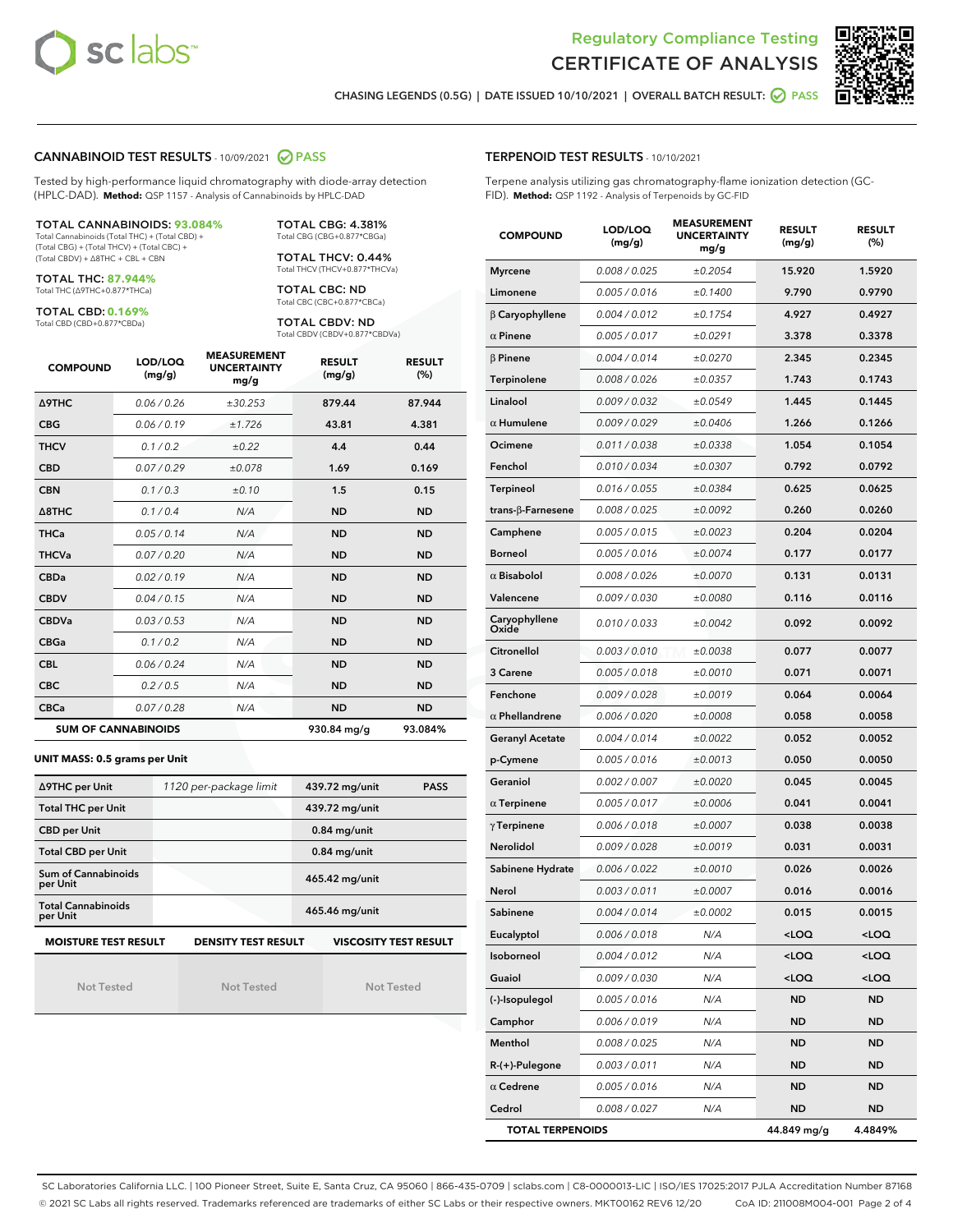



CHASING LEGENDS (0.5G) | DATE ISSUED 10/10/2021 | OVERALL BATCH RESULT: ☑ PASS

#### CATEGORY 1 PESTICIDE TEST RESULTS - 10/10/2021 @ PASS

Pesticide and plant growth regulator analysis utilizing high-performance liquid chromatography-mass spectrometry (HPLC-MS) or gas chromatography-mass spectrometry (GC-MS). \*GC-MS utilized where indicated. **Method:** QSP 1212 - Analysis of Pesticides and Mycotoxins by LC-MS or QSP 1213 - Analysis of Pesticides by GC-MS

| <b>COMPOUND</b>             | LOD/LOQ<br>$(\mu g/g)$ | <b>ACTION</b><br><b>LIMIT</b><br>$(\mu q/q)$ | <b>MEASUREMENT</b><br><b>UNCERTAINTY</b><br>$\mu$ g/g | <b>RESULT</b><br>$(\mu g/g)$ | <b>RESULT</b> |
|-----------------------------|------------------------|----------------------------------------------|-------------------------------------------------------|------------------------------|---------------|
| Aldicarb                    | 0.03 / 0.08            | $\ge$ LOD                                    | N/A                                                   | <b>ND</b>                    | <b>PASS</b>   |
| Carbofuran                  | 0.02 / 0.05            | $\ge$ LOD                                    | N/A                                                   | <b>ND</b>                    | <b>PASS</b>   |
| Chlordane*                  | 0.03 / 0.08            | $\ge$ LOD                                    | N/A                                                   | <b>ND</b>                    | <b>PASS</b>   |
| Chlorfenapyr*               | 0.03/0.10              | $\ge$ LOD                                    | N/A                                                   | <b>ND</b>                    | <b>PASS</b>   |
| Chlorpyrifos                | 0.02 / 0.06            | $\ge$ LOD                                    | N/A                                                   | <b>ND</b>                    | <b>PASS</b>   |
| Coumaphos                   | 0.02 / 0.07            | $\ge$ LOD                                    | N/A                                                   | <b>ND</b>                    | <b>PASS</b>   |
| Daminozide                  | 0.02 / 0.07            | $\ge$ LOD                                    | N/A                                                   | <b>ND</b>                    | <b>PASS</b>   |
| <b>DDVP</b><br>(Dichlorvos) | 0.03/0.09              | $>$ LOD                                      | N/A                                                   | <b>ND</b>                    | <b>PASS</b>   |
| Dimethoate                  | 0.03 / 0.08            | $\ge$ LOD                                    | N/A                                                   | <b>ND</b>                    | <b>PASS</b>   |
| Ethoprop(hos)               | 0.03/0.10              | $\ge$ LOD                                    | N/A                                                   | <b>ND</b>                    | <b>PASS</b>   |
| Etofenprox                  | 0.02/0.06              | $>$ LOD                                      | N/A                                                   | <b>ND</b>                    | <b>PASS</b>   |
| Fenoxycarb                  | 0.03 / 0.08            | $\ge$ LOD                                    | N/A                                                   | <b>ND</b>                    | <b>PASS</b>   |
| Fipronil                    | 0.03/0.08              | $>$ LOD                                      | N/A                                                   | <b>ND</b>                    | <b>PASS</b>   |
| Imazalil                    | 0.02 / 0.06            | $\ge$ LOD                                    | N/A                                                   | <b>ND</b>                    | <b>PASS</b>   |
| Methiocarb                  | 0.02 / 0.07            | $\ge$ LOD                                    | N/A                                                   | <b>ND</b>                    | <b>PASS</b>   |
| Methyl<br>parathion         | 0.03/0.10              | $>$ LOD                                      | N/A                                                   | <b>ND</b>                    | <b>PASS</b>   |
| <b>Mevinphos</b>            | 0.03/0.09              | $>$ LOD                                      | N/A                                                   | <b>ND</b>                    | <b>PASS</b>   |
| Paclobutrazol               | 0.02 / 0.05            | $\ge$ LOD                                    | N/A                                                   | <b>ND</b>                    | <b>PASS</b>   |
| Propoxur                    | 0.03 / 0.09            | $\ge$ LOD                                    | N/A                                                   | <b>ND</b>                    | <b>PASS</b>   |
| Spiroxamine                 | 0.03 / 0.08            | $\ge$ LOD                                    | N/A                                                   | <b>ND</b>                    | <b>PASS</b>   |
| Thiacloprid                 | 0.03/0.10              | $\ge$ LOD                                    | N/A                                                   | <b>ND</b>                    | <b>PASS</b>   |

#### CATEGORY 2 PESTICIDE TEST RESULTS - 10/10/2021 @ PASS

| <b>COMPOUND</b>          | LOD/LOO<br>$(\mu g/g)$ | <b>ACTION</b><br>LIMIT<br>$(\mu g/g)$ | <b>MEASUREMENT</b><br><b>UNCERTAINTY</b><br>µg/g | <b>RESULT</b><br>$(\mu g/g)$ | <b>RESULT</b> |  |
|--------------------------|------------------------|---------------------------------------|--------------------------------------------------|------------------------------|---------------|--|
| Abamectin                | 0.03/0.10              | 0.1                                   | N/A                                              | <b>ND</b>                    | <b>PASS</b>   |  |
| Acephate                 | 0.02/0.07              | 0.1                                   | N/A                                              | <b>ND</b>                    | <b>PASS</b>   |  |
| Acequinocyl              | 0.02/0.07              | 0.1                                   | N/A                                              | <b>ND</b>                    | <b>PASS</b>   |  |
| Acetamiprid              | 0.02 / 0.05            | 0.1                                   | N/A                                              | <b>ND</b>                    | <b>PASS</b>   |  |
| Azoxystrobin             | 0.02/0.07              | 0.1                                   | N/A                                              | <b>ND</b>                    | <b>PASS</b>   |  |
| <b>Bifenazate</b>        | 0.01 / 0.04            | 0.1                                   | N/A                                              | <b>ND</b>                    | <b>PASS</b>   |  |
| <b>Bifenthrin</b>        | 0.02 / 0.05            | 3                                     | N/A                                              | <b>ND</b>                    | <b>PASS</b>   |  |
| <b>Boscalid</b>          | 0.03/0.09              | 0.1                                   | N/A                                              | <b>ND</b>                    | <b>PASS</b>   |  |
| Captan                   | 0.19/0.57              | 0.7                                   | N/A                                              | <b>ND</b>                    | <b>PASS</b>   |  |
| Carbaryl                 | 0.02/0.06              | 0.5                                   | N/A                                              | <b>ND</b>                    | <b>PASS</b>   |  |
| Chlorantranilip-<br>role | 0.04/0.12              | 10                                    | N/A                                              | <b>ND</b>                    | <b>PASS</b>   |  |
| Clofentezine             | 0.03/0.09              | 0.1                                   | N/A                                              | <b>ND</b>                    | <b>PASS</b>   |  |

#### CATEGORY 2 PESTICIDE TEST RESULTS - 10/10/2021 continued

| <b>COMPOUND</b>               | LOD/LOQ<br>(µg/g) | <b>ACTION</b><br><b>LIMIT</b><br>$(\mu g/g)$ | <b>MEASUREMENT</b><br><b>UNCERTAINTY</b><br>µg/g | <b>RESULT</b><br>(µg/g) | <b>RESULT</b> |
|-------------------------------|-------------------|----------------------------------------------|--------------------------------------------------|-------------------------|---------------|
| Cyfluthrin                    | 0.12 / 0.38       | $\overline{c}$                               | N/A                                              | ND                      | <b>PASS</b>   |
| Cypermethrin                  | 0.11 / 0.32       | $\mathcal{I}$                                | N/A                                              | ND                      | <b>PASS</b>   |
| Diazinon                      | 0.02 / 0.05       | 0.1                                          | N/A                                              | <b>ND</b>               | <b>PASS</b>   |
| Dimethomorph                  | 0.03 / 0.09       | 2                                            | N/A                                              | ND                      | <b>PASS</b>   |
| Etoxazole                     | 0.02 / 0.06       | 0.1                                          | N/A                                              | ND                      | <b>PASS</b>   |
| Fenhexamid                    | 0.03 / 0.09       | 0.1                                          | N/A                                              | <b>ND</b>               | <b>PASS</b>   |
| Fenpyroximate                 | 0.02 / 0.06       | 0.1                                          | N/A                                              | ND                      | <b>PASS</b>   |
| Flonicamid                    | 0.03 / 0.10       | 0.1                                          | N/A                                              | ND                      | <b>PASS</b>   |
| Fludioxonil                   | 0.03 / 0.10       | 0.1                                          | N/A                                              | <b>ND</b>               | <b>PASS</b>   |
| Hexythiazox                   | 0.02 / 0.07       | 0.1                                          | N/A                                              | ND                      | <b>PASS</b>   |
| Imidacloprid                  | 0.04 / 0.11       | 5                                            | N/A                                              | ND                      | <b>PASS</b>   |
| Kresoxim-methyl               | 0.02 / 0.07       | 0.1                                          | N/A                                              | <b>ND</b>               | <b>PASS</b>   |
| Malathion                     | 0.03 / 0.09       | 0.5                                          | N/A                                              | ND                      | <b>PASS</b>   |
| Metalaxyl                     | 0.02 / 0.07       | $\overline{c}$                               | N/A                                              | ND                      | <b>PASS</b>   |
| Methomyl                      | 0.03 / 0.10       | $\mathbf{1}$                                 | N/A                                              | <b>ND</b>               | <b>PASS</b>   |
| Myclobutanil                  | 0.03 / 0.09       | 0.1                                          | N/A                                              | ND                      | <b>PASS</b>   |
| Naled                         | 0.02 / 0.07       | 0.1                                          | N/A                                              | ND                      | <b>PASS</b>   |
| Oxamyl                        | 0.04 / 0.11       | 0.5                                          | N/A                                              | ND                      | <b>PASS</b>   |
| Pentachloronitro-<br>benzene* | 0.03 / 0.09       | 0.1                                          | N/A                                              | ND                      | <b>PASS</b>   |
| Permethrin                    | 0.04 / 0.12       | 0.5                                          | N/A                                              | <b>ND</b>               | <b>PASS</b>   |
| Phosmet                       | 0.03 / 0.10       | 0.1                                          | N/A                                              | ND                      | <b>PASS</b>   |
| Piperonylbu-<br>toxide        | 0.02 / 0.07       | 3                                            | N/A                                              | ND                      | <b>PASS</b>   |
| Prallethrin                   | 0.03 / 0.08       | 0.1                                          | N/A                                              | ND                      | <b>PASS</b>   |
| Propiconazole                 | 0.02 / 0.07       | 0.1                                          | N/A                                              | ND                      | <b>PASS</b>   |
| Pyrethrins                    | 0.04 / 0.12       | 0.5                                          | N/A                                              | <b>ND</b>               | <b>PASS</b>   |
| Pyridaben                     | 0.02 / 0.07       | 0.1                                          | N/A                                              | ND                      | <b>PASS</b>   |
| Spinetoram                    | 0.02 / 0.07       | 0.1                                          | N/A                                              | ND                      | PASS          |
| Spinosad                      | 0.02 / 0.07       | 0.1                                          | N/A                                              | <b>ND</b>               | <b>PASS</b>   |
| Spiromesifen                  | 0.02 / 0.05       | 0.1                                          | N/A                                              | ND                      | <b>PASS</b>   |
| Spirotetramat                 | 0.02 / 0.06       | 0.1                                          | N/A                                              | ND                      | <b>PASS</b>   |
| Tebuconazole                  | 0.02 / 0.07       | 0.1                                          | N/A                                              | ND                      | <b>PASS</b>   |
| Thiamethoxam                  | 0.03 / 0.10       | 5                                            | N/A                                              | ND                      | <b>PASS</b>   |
| Trifloxystrobin               | 0.03 / 0.08       | 0.1                                          | N/A                                              | <b>ND</b>               | <b>PASS</b>   |

SC Laboratories California LLC. | 100 Pioneer Street, Suite E, Santa Cruz, CA 95060 | 866-435-0709 | sclabs.com | C8-0000013-LIC | ISO/IES 17025:2017 PJLA Accreditation Number 87168 © 2021 SC Labs all rights reserved. Trademarks referenced are trademarks of either SC Labs or their respective owners. MKT00162 REV6 12/20 CoA ID: 211008M004-001 Page 3 of 4